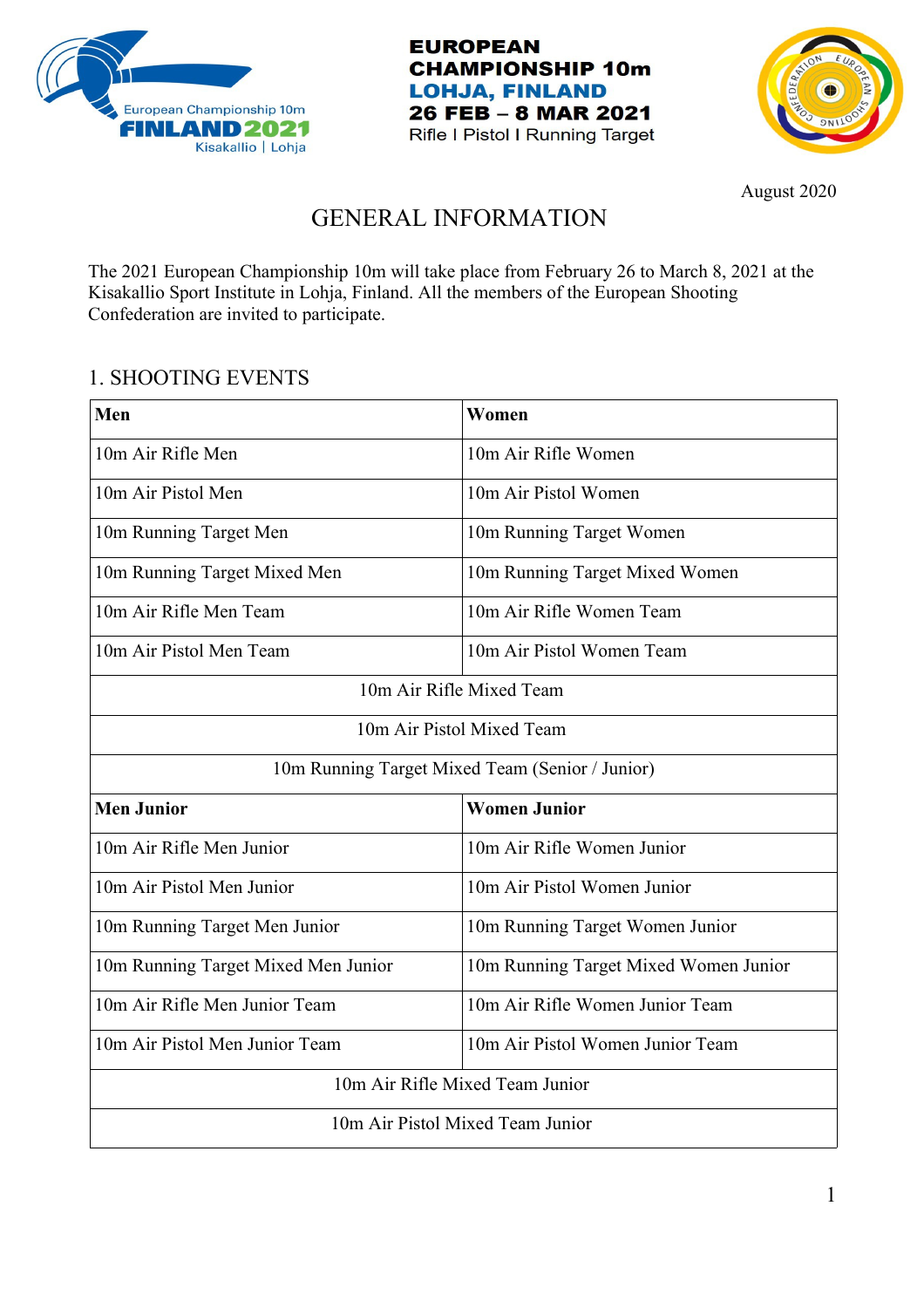## 2. VENUE

2.1 The Championship will take place at the at the Kisakallio Sport Institute in Lohja, Finland. Address: Kaarina Karin tie 4, 08360 Lohja Finland

Website: [https://www.kisakallio.fi](https://www.kisakallio.fi/) GPS: 60.321389, 24.042826

2.2 The ranges will be equipped with SIUS ASCOR electronic targets as follows: Qualification Hall: 90 firing lines for Rifle / Pistol , 4 firing lines for Running Target

Final Hall: 10 firing lines for Rifle / Pistol and 2 firing lines for Running Target

2.3 All activities as OC offices and all other facilities will be located at the Kisakallio Sport Institute Complex.

### 3. COMPETITION SCHEDULE

3.1. The Preliminary Competition Schedule of the European Championship is attached to this document and is found from the competition website [www.ech2021.fi](http://www.ech2021.fi/)

3.2. The Final Competition Schedule, including training schedule will be distributed after the Final Entry Deadline. The latest updates will be provided at the Technical Meeting.

3.3 Arrival and debarture of the delegations must be as follow:

- Juniors 26 Feb 2021 to 03 March 2021
- Running Target (junior+senior) 01 March 2021 to 08 March 2021
- Seniors 03 March 2021 to 08 March 2021

## 4. RULES AND REGULATIONS

4.1. The European Championship will be conducted according to the ESC General Regulations and ISSF Rules and Regulations Edition 2017 (Second Print V1.2 01/2018). Information about rules of non-ISSF events is available on the ESC website www.escshooting.org

4.2. In case of disagreement in the interpretation of the rules, the valid English text shall prevail. Jury members (Competition Jury, RTS Jury and Equipment Control Jury) will be nominated by ESC to supervise the European Championship.

4.3. The equipment control will be conducted according to the ISSF rules using approved instruments.

4.4. Pre-competition testing is not mandatory; however, athletes are responsible for competing with legal equipment and clothing. All athletes are urged to submit any doubtful equipment and clothing to Equipment Control for checking before the competition. All athletes are subject to being selected for random post-competition testing and will be disqualified if their equipment or clothing is not legal according to the ISSF Rules.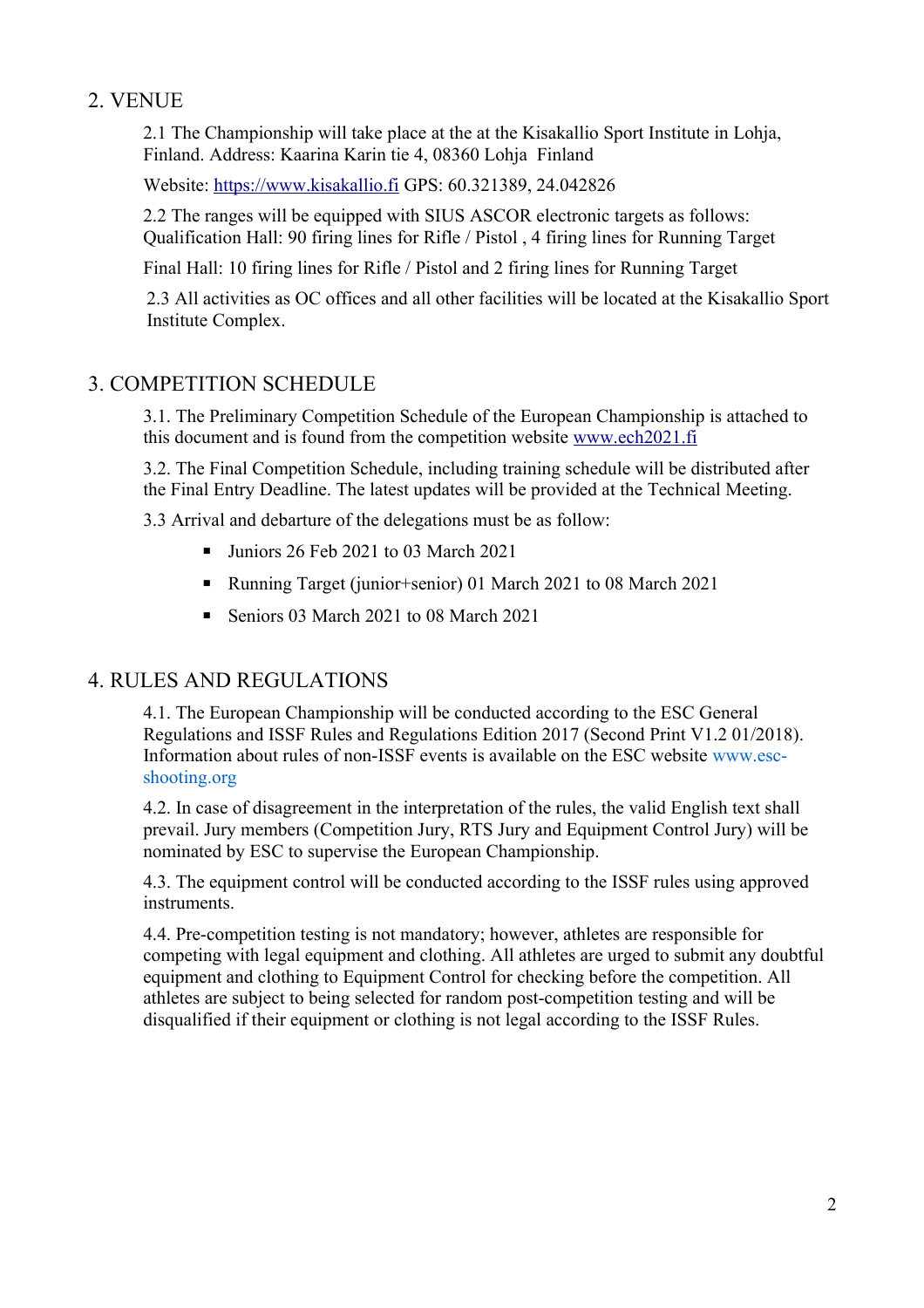#### 4.5. Rifle Clothing:

All rifle athletes must have ISSF seals with serial numbers on their jackets and trousers. Any rifle jackets or trousers that do not have ISSF seals must be submitted to Equipment Control for inspection and the affixing of a seal before the athlete's first competition. Jackets and trousers that were previously inspected and have an ISSF seal continue to be valid except that athletes with more than one jacket or trousers must report to Equipment Control before their first competition to confirm which jacket and which trousers they will use. All other seal numbers for that athlete will be cancelled. Athletes that wish to replace a registered jacket or trousers with new clothing item must bring that item to Equipment Control for inspection and a new seal. Previous seals will then be cancelled. Rifle athletes can have only one active jacket and trousers at any time.

4.6. Rifle Clothing Post-Competition Testing:

If one panel of a rifle jacket or trousers tests 2.9 or lower, the stiffness device must be recalibrated and the panel must be retested. If it fails again, but all other panels pass, the athlete will not be disqualified, but a written warning must be given to the athlete and the ISSF seal must be cut off. The athlete can continue using this clothing for that day in that event. If two or more panels fail, the athlete must be disqualified.

4.7 Country flags to the mixed teams: the athletes from each nation must display their National identification on their shooting clothing, as follow: The name of the country designated by 3 letters as determined by the IOC on their jacket pocket on the side which is turned to the audience.

## 5. PARTICIPATION AND ENTRY PROCESS

5.1. ESC Member Federations may enter a maximum of three (3) athletes per individual event as indicated in the ESC "General Regulations" (article 6.5.5)

5.2. In Mixed Team Competitions two (2) teams per country can be entered. No mixed nation teams are allowed.

5.3. The Team Competitions rule is published on ESC website. The federation, which doesn't want to participate in Team Event, must inform the Organizing Committee. The registration will be automatically following the individual registration.

5.4. The Mixed Teams and Teams in AR/AP must be composed by participants of the respective individual events among M and W or MJ and WJ. In Running Target the Mixed Teams can be composed by participants of the individual events among M/W and MJ/WJ. There will be no Team classification in Running Target, because no real Team competitions.

5.5. Please notice that the deadline for Final Entry for mixed teams (Annex 2.3, 2.4 and 2.5) is January 26, 2020

## 6. PRELIMINARY ENTRIES

6.1. ESC Member Federations participating in the 2021 European Championship 10m must submit their Preliminary Entries not later than 26 September, 2020.

6.2. For Preliminary Entries please use the ISSF Online Registration Service http://entry.issf-sports.info or exceptionally complete the attached Preliminary Entry Form (Annex 1.2) and return it to the ISSF Headquarters by e-mail.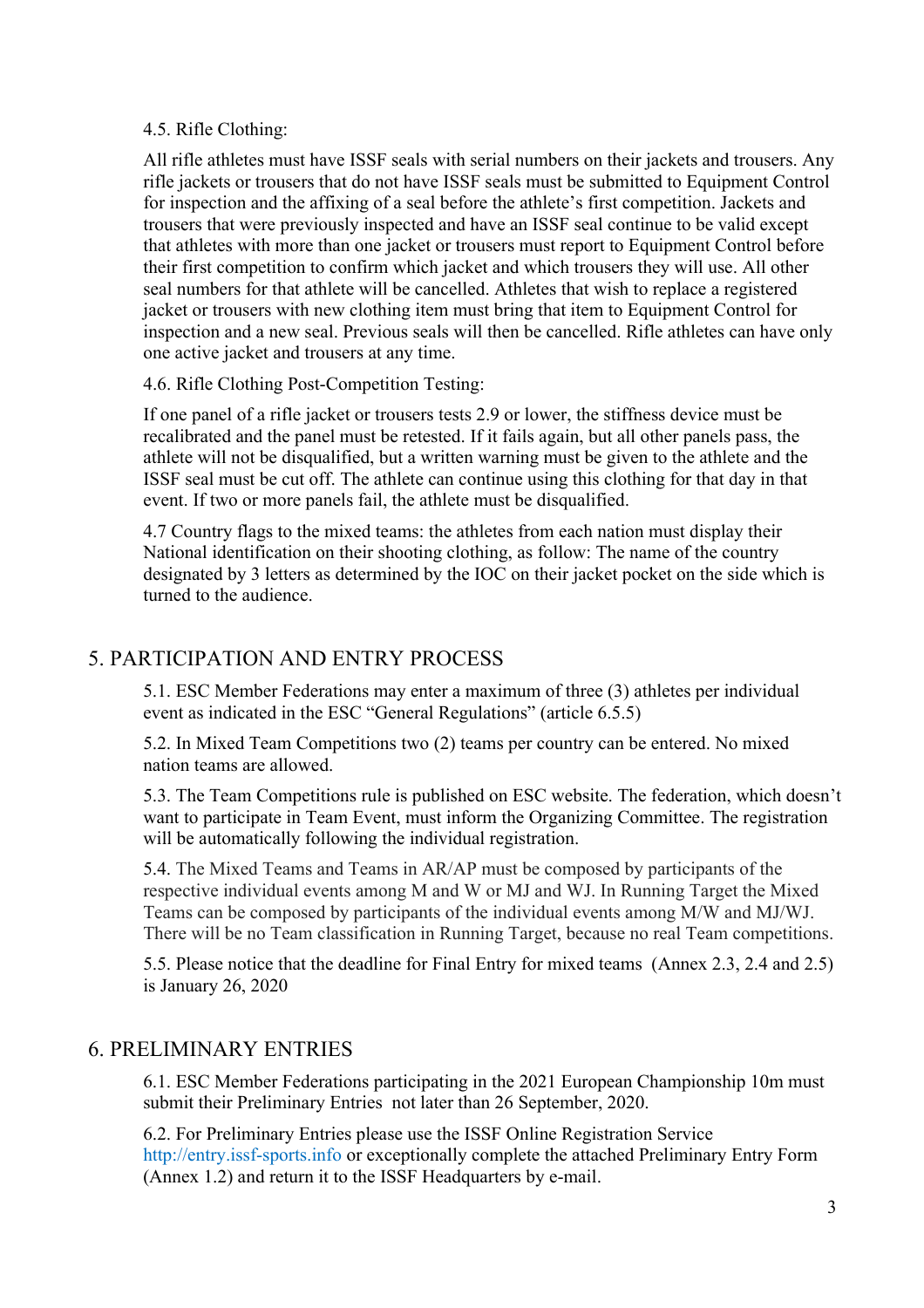### 7. FINAL ENTRIES

7.1. Final entry registration (Annex 2.1 to 2.6) for athletes and officials must be made online by ISSF Registration Service at http://entry.issf-sports.info.

7.2. All other forms (Preliminary Hotel and Banquet Form, Visa Support Form, Firearms and Ammunition Form, Media Accreditation Form, Final Travel Form, Final Hotel and Banquet Reservation Form, Final Hotel Rooming List) must be send to the Organizing Committee ONLY by e-mail: ECH2021FIN@gmail.com within deadline.

### 8. LATE ENTRIES

8.1. Late Entries will be allowed to participate only according to the corresponding ESC and ISSF rules (ESC General Regulations 9.4.2; ISSF rule 3.7.3.4.).

8.2. Any additional entries received after the deadline of three (3) days before the official arrival day, which is February 23, 2021 will not be taken into consideration (ESC General Regulations 9.4.4,ISSF Rule 3.7.3.5).

### 9. REPLACEMENTS

9.1.Replacement of a registered athlete by another already registered athlete for the Championship is permitted. This change can only be made before 12:00 a.m. on the day before the pre-event training for that event (ESC General Regulations 9.4.5, ISSF Rule 3.7.3.6).

### 10. ENTRY CONFIRMATION UPON ARRIVAL

All Team Leaders are required to report to the Accreditation and Payment Office and confirm their Final Entries. This confirmation must take place before 12:00 a.m. on the day before the Pre-Event Training.

## 11. CANCELLATIONS

Any Federation, which reduces the number of athletes and/or officials after the final entry deadline is obliged to pay all applicable fees and costs including entry fees according to the number of entries on the Final Entry Forms originally received. If the applicable fees and costs are not paid, no member of that federation may participate (ISSF Rule 3.7.4.3, ESC General Regulations 7.3).

### 12. ISSF ID NUMBER

According to ESC General Regulations, all athletes must sign an "Athlete's Declaration" and have an official ISSF ID number before participation in any ESC Championship. No athlete without an ISSF ID Number will be allowed to participate.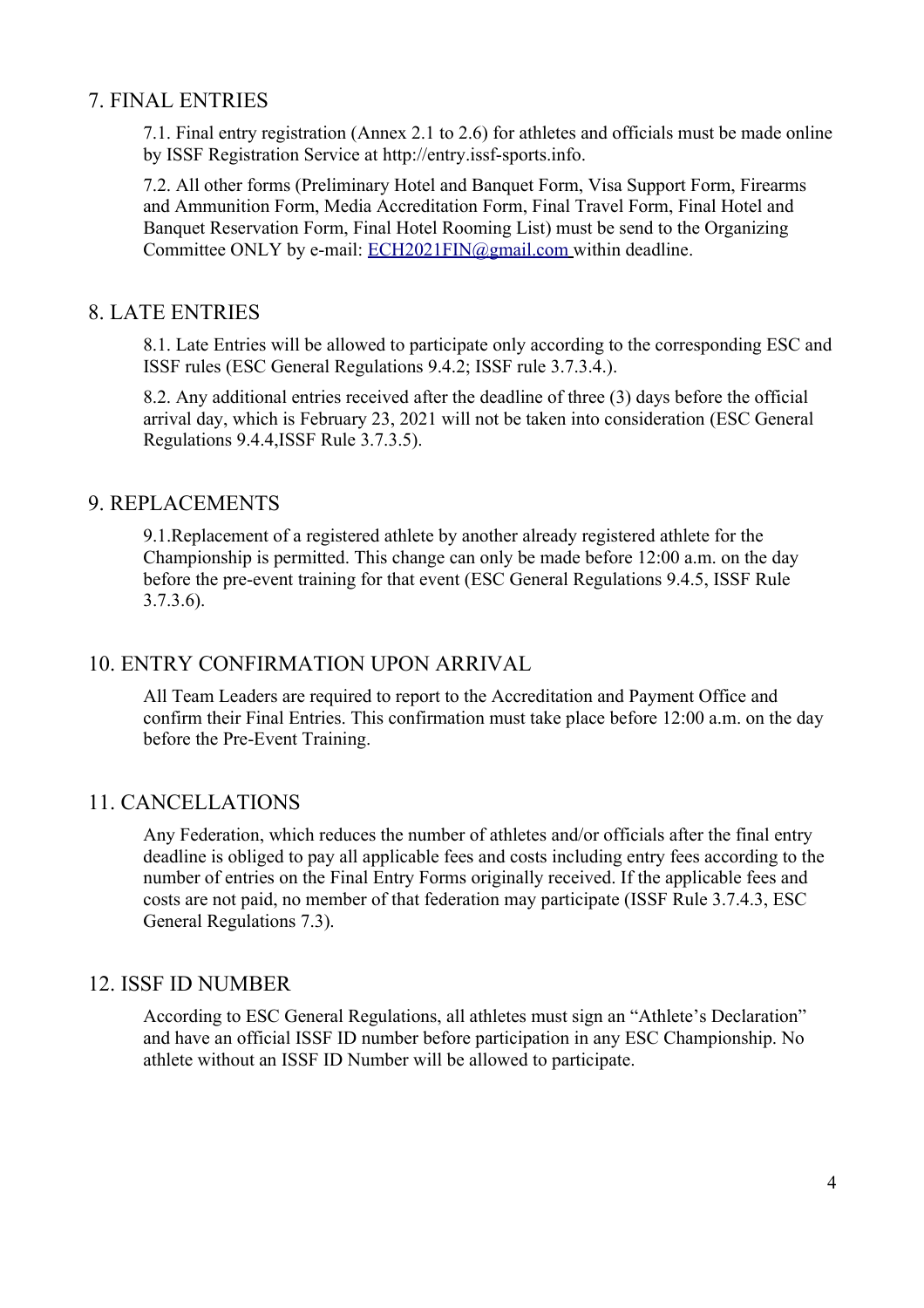## 13. QUOTA PLACES AND MQS

13.1. Quota Places for 2021 Olympic Games Tokyo (JPN), will be awarded according to the Qualification System. Detailed information is available on the ESC website www.escshooting.org .

13.2. Results obtained during this ESC European Championships will be recognized as MQS for the 2021 OG.

13.3 Athlete biographies will be distributed, and photos will be taken.

### 14. ENTRY FEES

14.1. The entry fees include all charges for registration, local transportation between shooting range and official hotels.

14.2. Fee Description:

**EUR 170** Fee per athlete / per event

**EUR 135** Fee per Mixed Team / per event

**EUR 135** Fee per Team / per event

**EUR 50** Fee per Official

**EUR 50** Additional Late Entry per Athlete / per event

**EUR 170** Cancellation Fee per Athlete / per event

**NOTE: All entry Fee Payments must be made to the Organizing Committee, the Finnish Shooting Sport Federation bank account (see details in "19. Payments").** 

### **NO ENTRY FEE PAYMENT TO ESC OR ISSF!**

### 15. VISA

15.1. Finland is a member of the European Union and Schengen Agreement. EU Nationals are able to enter Finland with a valid passport or with a valid ID Card. Countries, that require an Entry Visa for Finland should apply to the Finnish Embassy/Consulate in their Country well in advance before the departure. The detailed information regarding entry Visa can be found in the website of the Finnish Ministry of Foreign Affairs: <https://um.fi/entering-finland>

15.2. Those Federations who need a specific Invitation Letter to apply for a Sport Visa, must send Visa application form (Annex 3) to Finnish Shooting Sport Federation, not later than December 31, 2020 by e-mail: olli.torni@ampumaurheiluliitto.fi

15.3. The Finnish Shooting Sport Federation has no influence on the Embassies and will only be able to provide invitations for the period of the European Championship and eventual pre-event training before the competition.

15.4. No Visa will be guaranteed upon arrival at the airport or at the border.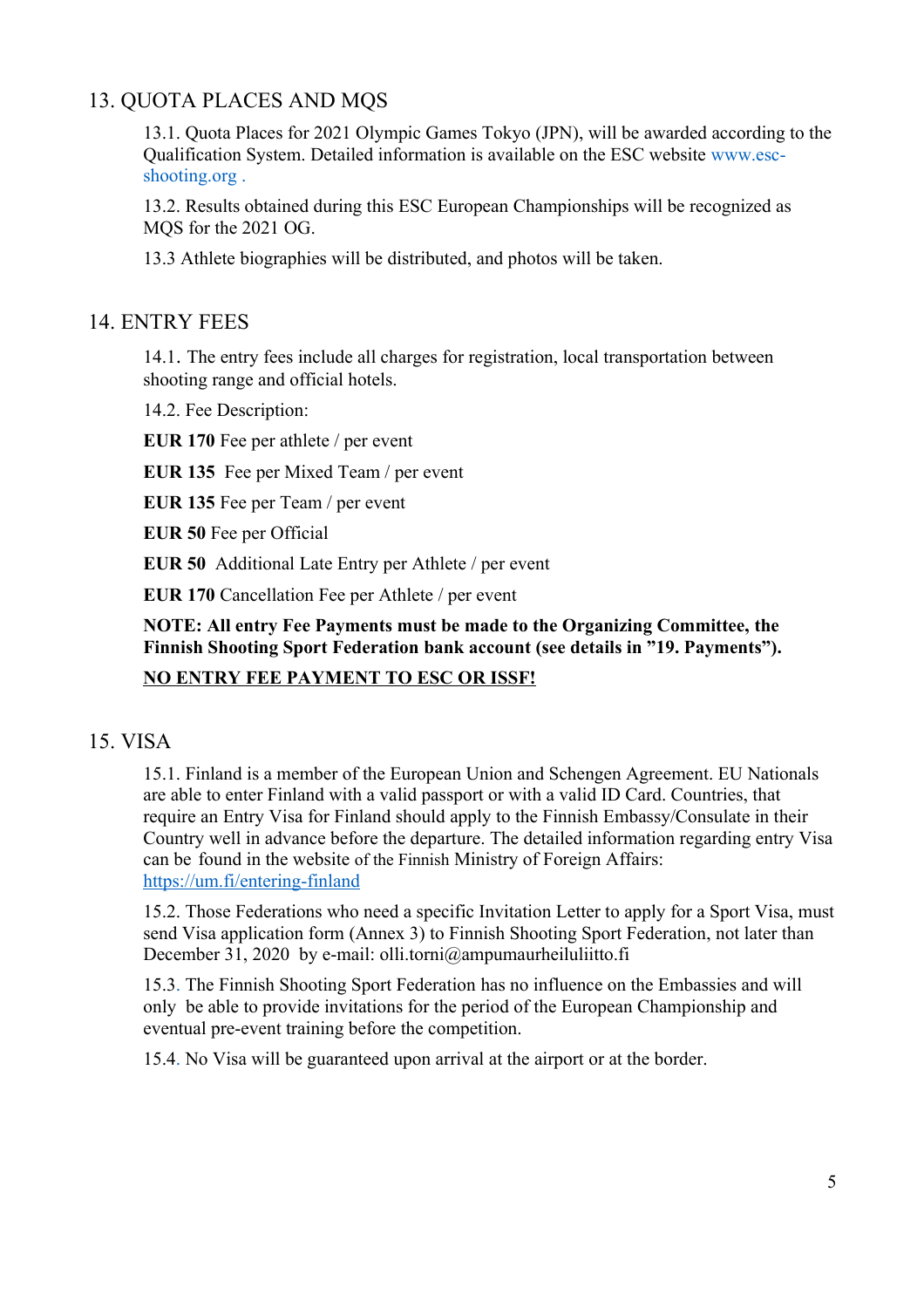## 16. ACCOMMODATION AND HOTEL RESERVATION

16.1. Delegations will be accommodated in selected hotels located at distance of 0–30 km from the venue.

| <b>Hotel</b>                                                                                                | <b>Distance to</b><br>venue | Single room              | Double /<br>Twin room        | <b>Triple</b>            | Quadruple                    |
|-------------------------------------------------------------------------------------------------------------|-----------------------------|--------------------------|------------------------------|--------------------------|------------------------------|
| Hostel Kisakallio<br>$***$                                                                                  | $\boldsymbol{0}$            | 150f/person/day          | $115\epsilon$ /person/day    | $100 \times$ /person/day | 90 $\varepsilon$ /person/day |
| Hotel Kisakallio<br>***                                                                                     | $\boldsymbol{0}$            | $160\epsilon/person/day$ | 130f/person/day              | $115\epsilon/person/day$ | $100 \text{E/person/day}$    |
| Hotel Kisakallio<br>****<br>NOTE! Some of the teams<br>will be placed outside of<br>the venue $(30km/10km)$ | $0-30km$                    | 180f/person/day          | 150 <sup>ε</sup> /person/day | 130f/person/day          | 120 <sup>ε</sup> /person/day |

16.2. We highly recomment to order full-board package which includes lunch and dinner. There are no other restaurants or shops nearby the complex. The Restaurant Sport offers a varied and healthy food.

| <b>Hotel</b>                                                                    | <b>Distance to</b><br>venue | Single room     | Double /<br><b>Twin room</b> | <b>Triple</b>            | Quadruple       |
|---------------------------------------------------------------------------------|-----------------------------|-----------------|------------------------------|--------------------------|-----------------|
| Hostel Kisakallio<br>$***$                                                      | $\boldsymbol{0}$            | 160f/person/day | 130f/person/day              | $115\epsilon/person/day$ | 105€/person/day |
| Hotel Kisakallio<br>***                                                         | $\boldsymbol{0}$            | 175f/person/day | $145\epsilon$ /person/day    | 130f/person/day          | 115f/person/day |
| Hotel Kisakallio<br>****                                                        | $0-30km$                    | 195f/person/day | 165f/person/day              | $145\epsilon/person/day$ | 135f/person/day |
| NOTE! Some of the teams<br>will be placed outside of<br>the venue $(30km/10km)$ |                             |                 |                              |                          |                 |

16.3. The fifty percent (50%) of the accommodation expenses and taxes must be transferred in advance, not later than November 30, 2020 to the Finnish Shooting Sport Federation bank account (details in "19. Payments"). The rest must be transferred together with other fees by the Final entries deadline, January 26, 2021.

16.3. Although the booking will be based on the principle "first come, first served" (teams making the reservation and transferring 50% of the deposit sooner, will have the privilege to choose), the Organizer retains the right to perform the optimal booking to avoid accommodating the members of the same team in different hotels.

## 17. TRANSPORT

17.1. The Organizing Committee will set the transport service payment  $30<sup>\epsilon</sup>$  person/one way for all the delegations between the official airport and the official hotels during the official days of the 2021 European Championships 10m (February 26 – March 08, 2021). The Final Travel form (Annex 4) has to send filled and the transfer fee has to paid in advance to the Finnish Shooting Sport Federation (details in "Payments"), deadline January 26, 2021 6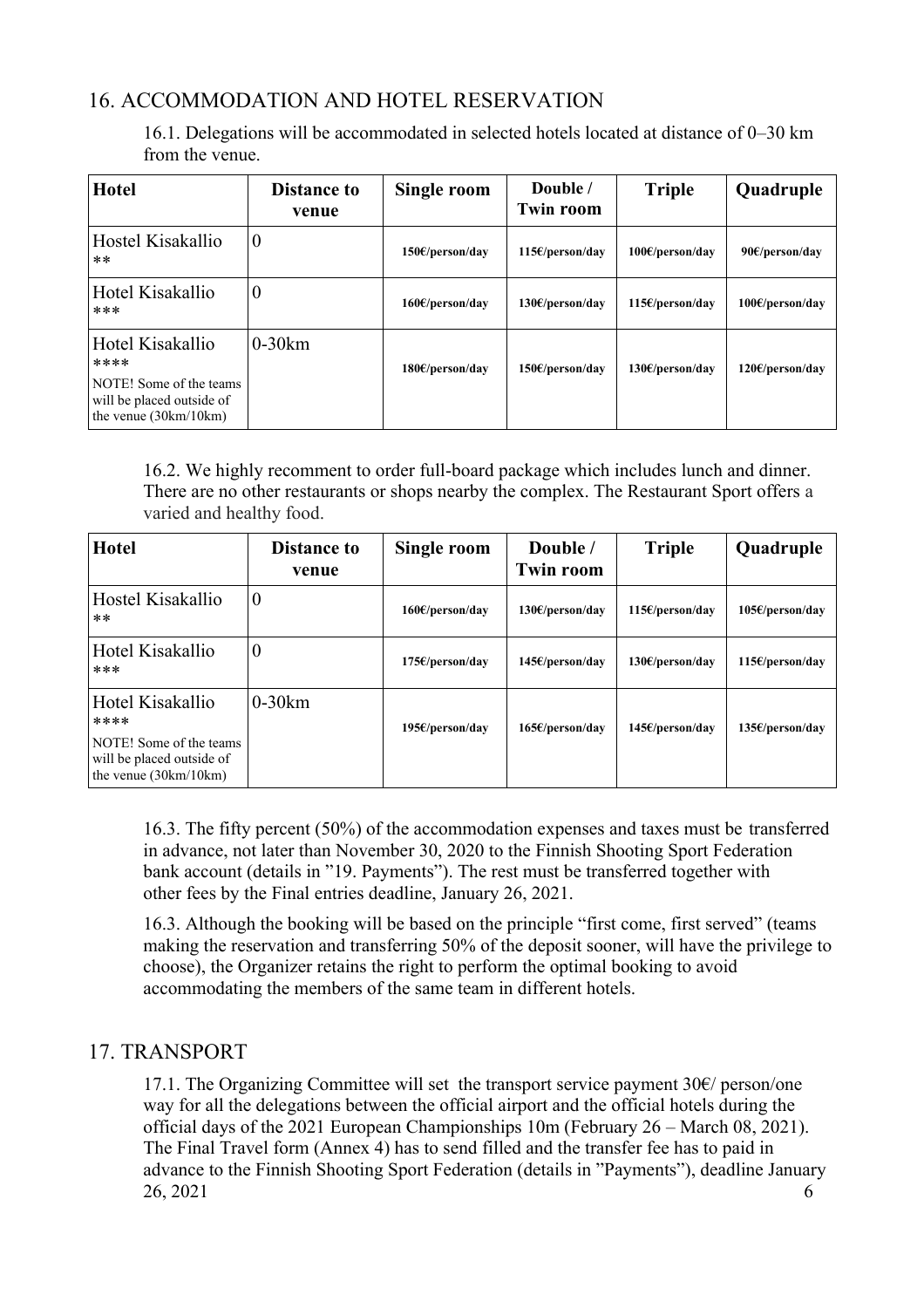17.2. The official airport is The Helsinki Airport [\(https://www.finavia.fi/en\)](https://www.finavia.fi/en) located 70km away from the Kisakallio Sport Institute and 13 km from city centre.

17.3. The Organizing Committee will also provide local transportation between the other official hotels and the shooting range, according to the official transport schedule. The local transport service will be effective from February 26 to March 08, 2021. The timetable for transportation is ready when the final entries has made. The Delegations who stays at the complex will found all of the needed places (shooting range, restaurant, accommodation) within walking distance.

17.4. Delegations staying in the unofficial hotels has to arrange the transportation by themselves from the airport to the hotel and from the hotel to the complex. There are no public transportation available.

### 18. ACCREDITATION

18.1. The accreditation for all participants, officials will take place at the Kisakallio Sportinstitute. Guests and members of the independent press will be placed to our partner hotels outside of the venue. Accreditations will be prepared by the Accreditation and Payment Office of European Championship 2021. Accreditations and BIB numbers will be distributed after full payment of the entry fees, and banquet costs.

### 19. PAYMENT

19.1 **All fees and costs must be paid in advance** by the bank transfer ONLY in EUR to the following bank account:

Bank: Nordea Finland

BIC: NDEAFIHH

IBAN: FI41 1328 3000 0421 57

Beneficiary: (Organizing Committee): Finnish Shooting Sport Federation, Valimotie 10, 00380 Helsinki

19.2 All the expenses has to be paid in advance! Additional payments may be paid to the Organizing Committee **ONLY in cards, NOT in cash.** Please note that traveler checks will not be accepted.

19.3 All bank transfers must be made **ONLY in EUR and must include any fees the bank may charge.** Please take care, that all necessary data are indicated, so that the Organizing Committee can assign payments to the correct federation. Please give a copy of the bank transfer slip to your Team Leader to bring it as a proof of payment to the Entry Confirmation at accreditation.

19.4 50% of the accommodation costs must be paid latest November 30, 2020 by the time of the preliminary hotel reservation. All entry fees, banquet costs, transportation costs and the rest of the accommodation costs must be paid latest January 26, 2021.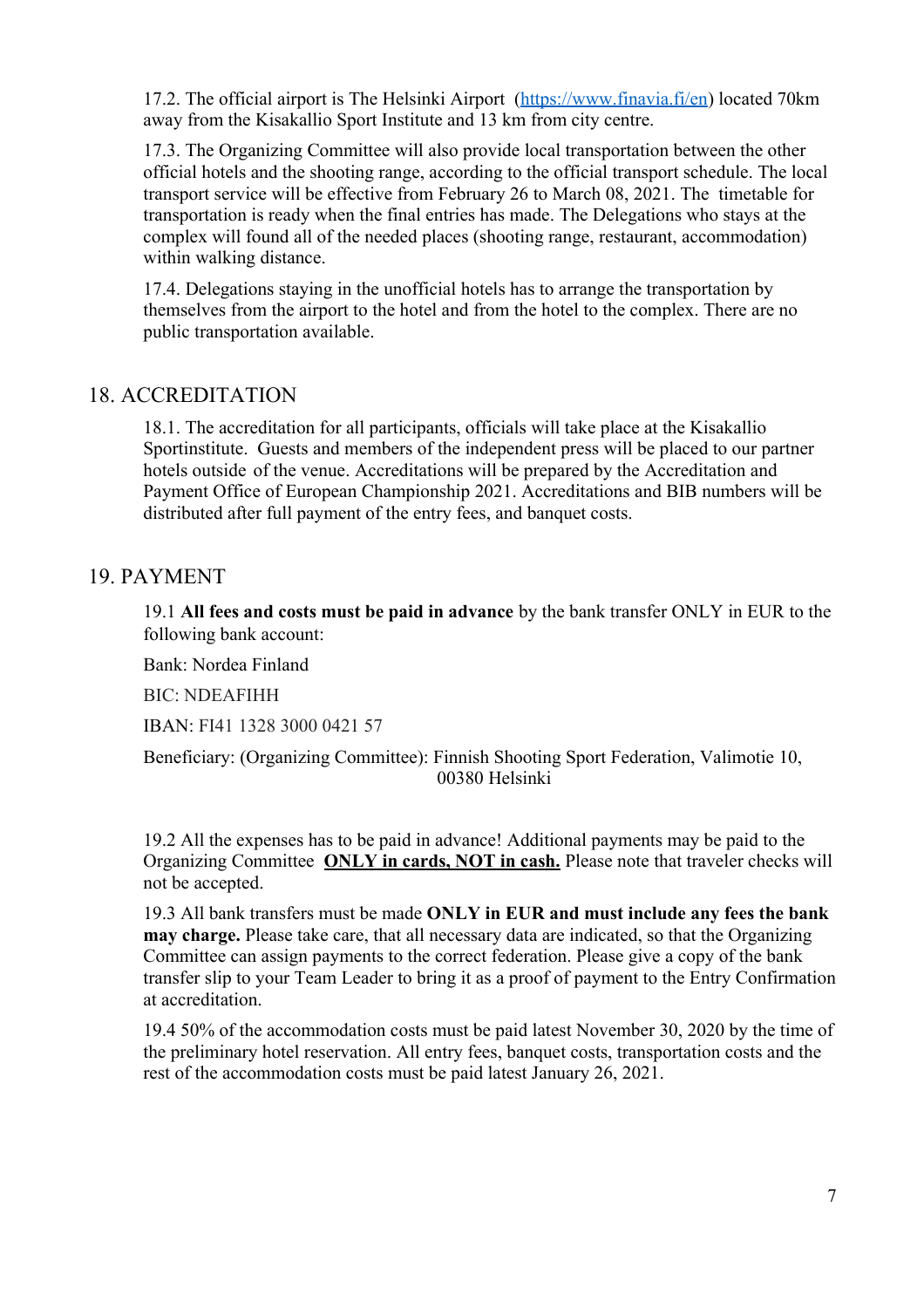## 20. FIREARMS CUSTOMS FORMALITIES

The temporary import of air weapons to Finland requires no official import procedures. But team leaders are recommended to have the invitation letter and the list of weapons duly stamped by their federation with them in case of any unforeseen event/procedure might take place at airports and/or border points. If needed, please send the Firearm and Ammunition Form (Annex 6) within deadline January 26, 2021.

## 21. STORAGE OF FIREARMS

Storage of firearms and equipment will be available at the Kisakallio Sport Institute without charge. Use of this facility is strongly recommended for all participating federations. Accodring to the Finnish law, all rifles and pistols has to be stored from arrival to departure except during reparation, equipment control, training and competition.

### 22. DOPING CONTROL

Doping tests as required by the ISSF Rules and Regulations will be performed in all events and all categories at the shooting range. The Doping Control is situated in the main building at the complex. Antidoping control will be conducted by FINCIS, Finnish Center for Intergrity in Sports.

## 23. FIRST AID

The first aid station will be placed in the Kisakallio Sport Institute next to the Doping Control.

### 24. CEREMONIES

24.1. The Opening Ceremony will take place on February 27, 2021, at the Final Hall.

24.2. The Closing Ceremony will take place on March 07, 2021, at the Final Hall after the last awarding ceremony.

24.3. The awarding ceremonies will take place daily after the finals at the awarding area in the Final Hall.

24.4. The Banquet for the juniors will take place on March 02, 2021 and for the seniors on March 07, 2021 after the Closing Ceremony. The participation cost is 30 EUR per person and must be paid to the Organizing Committee in advance at the same time with the Final entries (26.1.2021)

NOTE: Please remimber to provide the estimated number of participants of the banquet in the Premiliminary Hotel and Banquet Reservation Form (Annex 1.3) and confirm the number of participants in the Final Hotel and Banquet Reservation Form (Annex 7) within deadlines.

## 25. NATIONAL ANTHEM AND FLAG

25.1. National flags and anthems will not be necessary to bring by the participating federations, they will be provided by the Organizing Committee. The Team leader will check the anthems and flag in accreditation when checking.